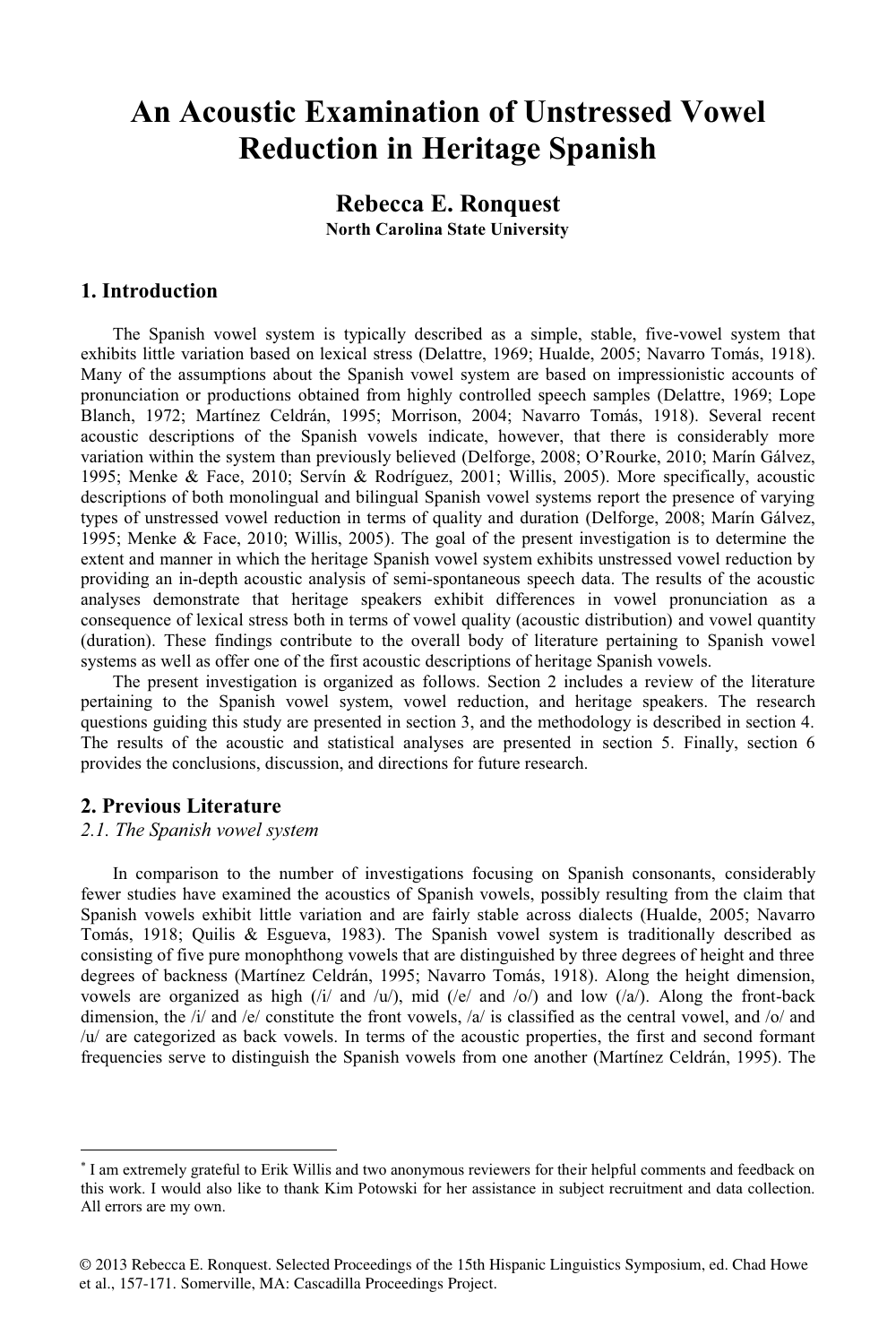first formant frequency (F1) is the acoustic correlate of vowel height, and the second formant frequency (F2) is related to vowel backness. Figure 1 illustrates the organization and acoustic distribution of Spanish vowels produced by two monolingual female speakers of Mexican Spanish. The figure has been recreated using the un-normalized values reported in Servín and Rodríguez (2001) that were obtained from tonic vowels produced in a carrier phrase task.



 *Figure 1*. Chart of formant values reported in a study of Mexican Spanish vowels by Servín and Rodríguez (2001). The values are the average formant frequencies produced by two female speakers from Mexico City.

The shape of the vowel space presented in Figure 1 corresponds roughly to the description commonly found in the literature (Hualde, 2005; Navarro Tomás, 1918; Martínez Celdrán, 1995; Quilis & Esgueva, 1983). This organization stands in contrast to the shape of the vowel space produced by the heritage speakers in this study and presented in section 5.

#### *2.2. Unstressed vowel reduction in Spanish*

Despite the assumption of simplicity and stability, a number of investigations have examined the presence and degree of unstressed vowel reduction in different regional varieties of Spanish (Delattre, 1969; Delforge, 2008; Lope Blanch, 1972; Marín Gálvez, 1995; Matluck, 1952; Navarro Tomás, 1918; Quilis & Esgueva, 1983).<sup>1</sup> Traditional descriptions of the Spanish vowel system report little or no reduction (Delattre, 1969; Navarro Tomás, 1918; Quilis & Esgueva, 1983). Navarro Tomás (1918) described that unstressed vowels can take on a relaxed character, especially in word-final position or when in the penultimate syllable of a proparoxytone. The differences were described as being slight, however, and the reduction present in the Spanish system was significantly less than what is observed in languages such as English. Delattre (1969) corroborated this finding in an acoustic study of vowel reduction in Spanish, English, German, and French. Spanish exhibited the smallest degree of vowel quality reduction in the form of centralization, whereas English showed the greatest degree, with atonic vowels centralizing and reducing to the neutral vowel schwa. In an additional acoustic study, Quilis and Esgueva (1983) reported that atonic vowels had a slight tendency to occupy a more centralized location within the acoustic space, but that the differences in quality between tonic and atonic vowel productions were minimal overall.

 $\overline{a}$ 

<sup>1</sup> As will be explained in greater detail throughout this section, the term "reduction" has variable meanings. "Reduction" can be used to describe centralization of unstressed vowels toward schwa (Delattre, 1969), audible differences in quality ranging from decreased intensity and timbre to complete elision (Lope Blanch, 1972), devoicing (Delforge, 2008), and decreased duration (Marín Gálvez, 1995).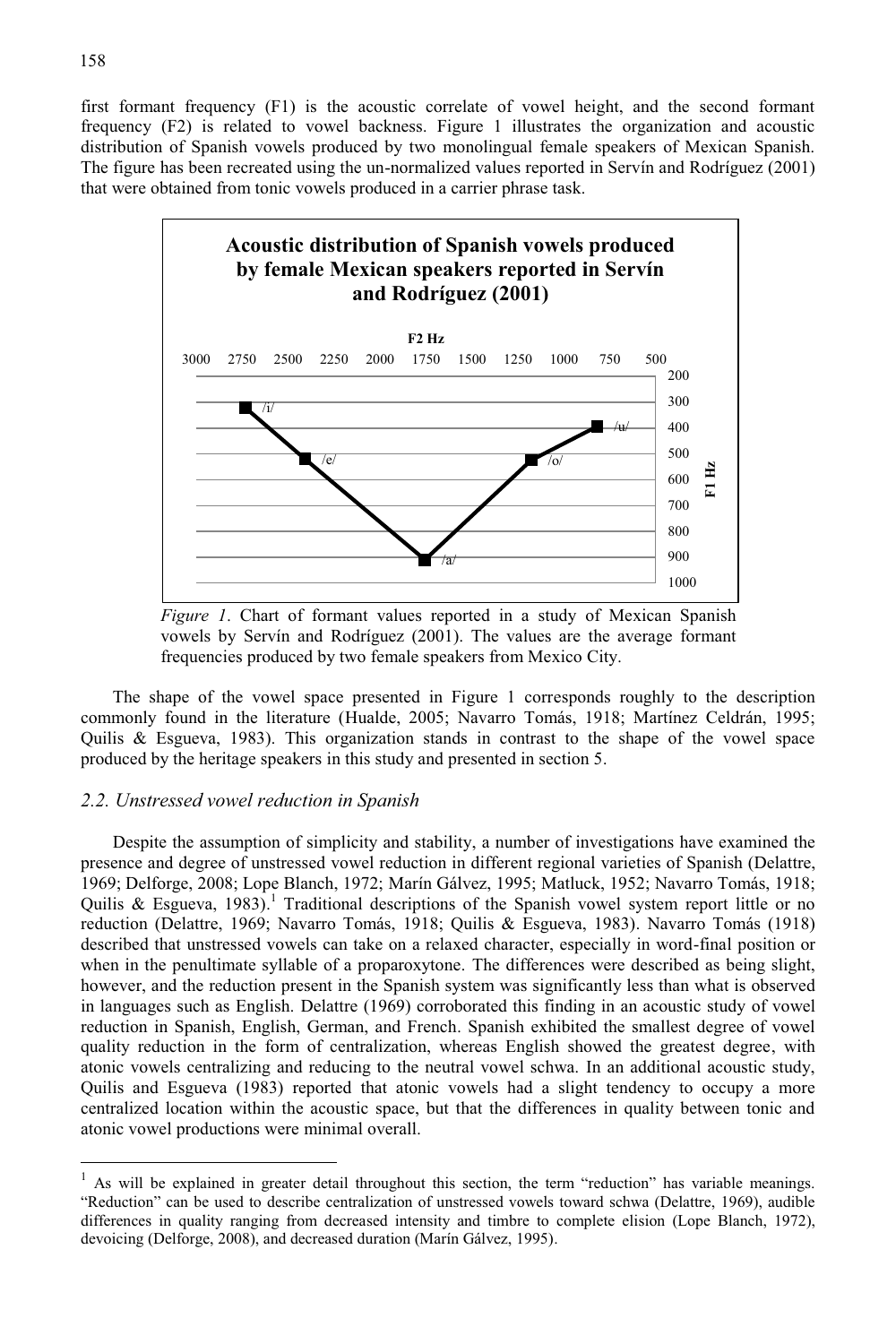In contrast, a number of additional studies not only report the presence of unstressed vowel reduction in Spanish, but suggest that it can manifest itself in the form of differences in vowel quality, voicing characteristics, and duration (Delforge, 2008; Lope Blanch, 1972; Marín Gálvez, 1995). Several impressionistic accounts of Central Mexican Spanish reported greater degrees of reduction and even deletion of unstressed vowels that is influenced by the position of a vowel within the word and the surrounding consonantal context (Boyd-Bowman, 1952; Lope Blanch, 1972; Matluck, 1952). Lope Blanch (1972) specifically described that unstressed front vowels had the highest likelihood of reducing or deleting when followed by the voiceless fricative /s/. In contrast, Delforge (2008) argued against the notion of unstressed vowel reduction in terms of quality in her analysis of Andean Spanish. A closer examination of vowels via spectrographic analysis showed that unstressed /e/ and /o/ followed by /s/ actually devoiced as opposed to centralizing. Finally, in an analysis of Peninsular Spanish, Marín Gálvez (1995) reported significant differences in vowel duration based on lexical stress. His analysis of two male speakers' vowel productions obtained from a reading task revealed that atonic vowels were approximately 20% shorter than tonic vowels. The distinctions in length were found for all five phonemes.

 Although the presence and degree of unstressed vowel reduction in monolingual varieties of Spanish is a topic of debate, the effect of lexical stress on Spanish-English bilingual and Spanish L2 learner vowel pronunciation is well-supported (Harris & Gries, 2011; Menke & Face, 2010; Stevens, 2011; Willis, 2005). A recent acoustic study of Spanish-English bilingual adults in the Southwestern United States, for example, presented evidence for the raising of  $\alpha$  in atonic syllables for at least one speaker (Willis, 2005). An investigation conducted by Menke and Face (2010), which analyzed vowels produced by L2 Spanish learners as well as Spanish-English bilingual adults, reported significant centralization of unstressed vowels. Nearly all atonic vowels produced by the L2 Spanish learner groups were significantly more centralized than their tonic counterparts, especially along the F2 dimension. The native bilinguals (i.e., L1 Spanish-English bilinguals) also showed some degree of centralization, but only /e/ and / $\mu$ / exhibited statistically significant differences in F2.

Studies of bilingual and L2 Spanish pronunciation have also revealed important differences between these populations and monolingual speakers with respect to vowel duration and speech rhythm. Learner and bilingual Spanish vowel duration tends to be longer than monolingual duration, possibly as a consequence of limited or lesser proficiency in Spanish (Harris & Gries, 2011; Stevens, 2011). In addition, bilingual speakers of English and Spanish have been shown to exhibit patterns of durational variability in their vowel productions that differ from what is documented for monolingual varieties. Thomas and Carter (2006) and Carter (2007), for example, reported that speakers of Hispanic English exhibited rhythmic patterns that were more syllable-timed (i.e., more "Spanish-like") than speakers of African American and Anglo American varieties of English.<sup>2</sup>

 The previous research on unstressed vowel reduction in Spanish therefore suggests that both monolingual and bilingual/learner varieties of Spanish exhibit some degree of quality reduction, centralization, and shortened duration of atonic vowels. The goal of the present study is to further examine the topic of vowel reduction in Spanish by conducting an acoustic and statistical analysis of semi-spontaneous speech data. Unlike previous studies, however, this investigation examines a unique population of Spanish-English bilinguals known as heritage speakers.

#### *2.3. Who are heritage speakers?*

 $\overline{a}$ 

Heritage speakers of Spanish (hereafter HS), who are sometimes also referred to as *circumstantial* or *early* bilinguals, are differentiated from other bilingual populations by their 1) early exposure to the Spanish language and 2) limited access to formal education in the heritage language until later in life (Montrul, Foote, & Perpiñán, 2008; Valdés, 2005). Heritage speakers of Spanish are bilinguals who

<sup>&</sup>lt;sup>2</sup> Spanish and English have traditionally been described as belonging to distinct rhythm classes: syllable-timed and stress-timed, respectively (Pike, 1945). Languages that have a wide variety of syllable types and exhibit considerable quality and quantity reduction of unstressed vowels, such as English, are traditionally classified as stress-timed (Ramus, Nespor, & Mehler, 1999). In contrast, languages that exhibit little unstressed vowel reduction and have less complex syllable structure, such as Spanish, are often classified as syllable-timed (Ramus et al., 1999). For additional information pertaining to rhythmic classification and the metrics used to determine rhythm class, see also Grabe and Low (2002) and Harris and Gries (2011).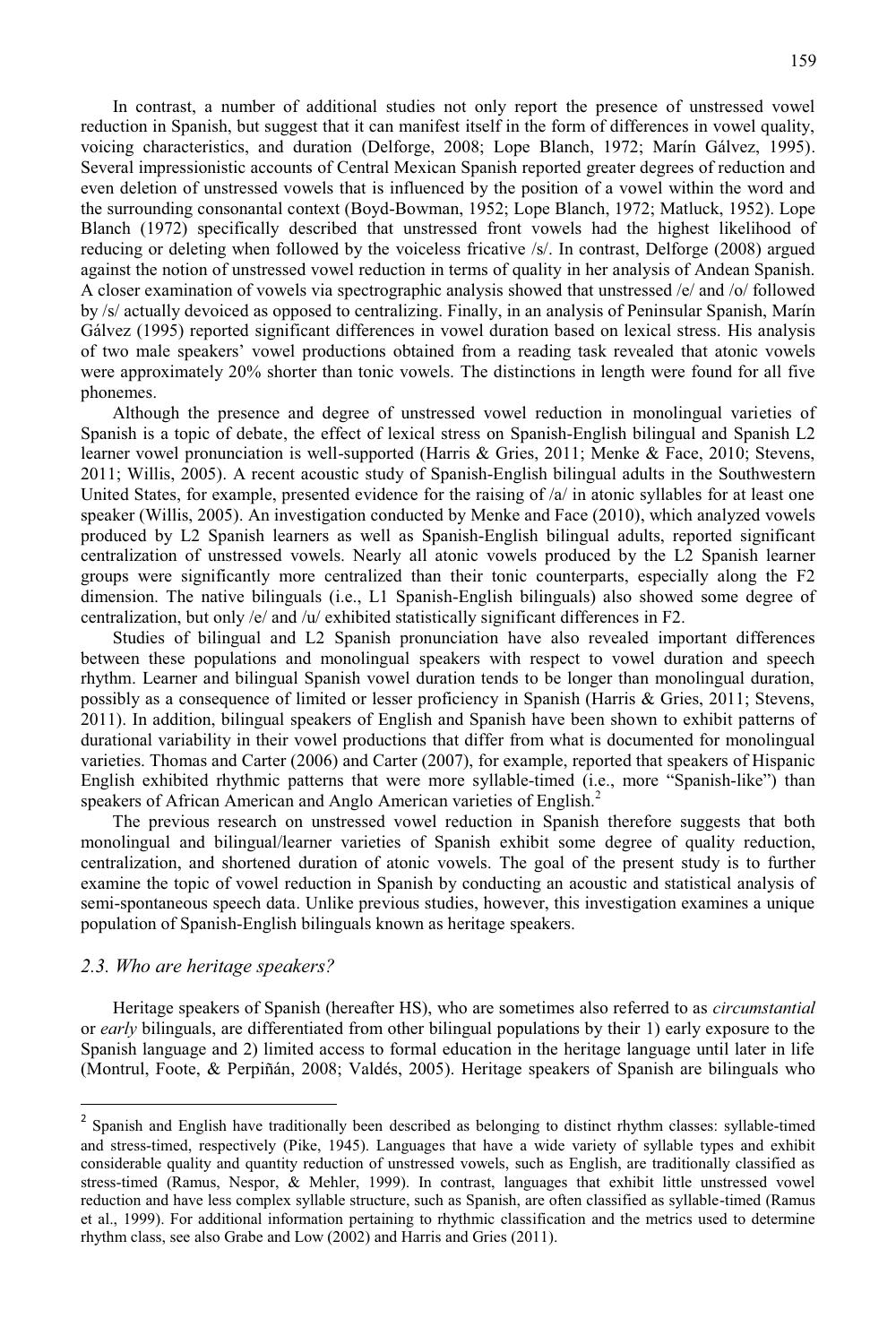were raised in the United States overhearing and often speaking Spanish within the home and community with parents and relatives, but most likely did not receive any formal literacy education in the language until high school or college (Rothman, 2007; Valdés, 2005). Thus, they often have advanced communicative and comprehension skills in Spanish, but may be less proficient in the formal oral and written registers. Despite variable proficiency in Spanish, however, HS tend to be proficient in, and possibly more comfortable or fluent in English: the primary language used in academic settings, social activities, and the workplace (Montrul et al., 2008).

A considerable amount of linguistic research on heritage populations has focused on describing effective pedagogy for HS, or on assessing HS morphosyntactic knowledge. Taken broadly, the general findings of these studies indicate that HS populations differ from age-matched monolinguals, fluent bilingual speakers, and *late* L2 learners, and thus should be examined separately from these populations (Kagan, 2005; Montrul et al., 2008; Potowski, Jegerski, & Morgan-Short, 2009; Rothman, 2007; Valdés, 2005; Valdés & Geoffrion-Vinci, 1998). That is, while HS share certain aspects of acquisition with L2 learners (e.g., transfer errors from the majority language), they have also been found to outperform late L2 learners, but not native monolinguals, on vocabulary tasks, grammaticality judgment tasks, and their perception and repetition of sentences in noise (Au, Oh, Knightly, Jun, & Romo, 2008; Montrul et al., 2008).

 Despite the frequent claim that overhearing and speaking a language early in life results in more native-like pronunciation (Au et al., 2008; Oh, Jun, Knightly, & Au, 2003), considerably few studies have directly examined HS pronunciation. Although they do not specifically examine HS as defined here, investigations conducted by Flege (1991) and Flege and Eefting (1987) indicated that early bilinguals, who are somewhat similar to HS with respect to age of exposure to Spanish, exhibited intermediate Voice Onset Times (VOT) that fell somewhere between those produced by L2 learners and monolingual speakers. An additional study conducted by Knightly, Jun, Oh, and Au (2003) found that HS of Spanish approximated native-speaker norms of VOT and lenition but differed significantly from the late L2 Spanish learners. The HS were also rated as more "native-sounding" than the late L2 learners, but were not quite as highly rated as the true native Spanish speakers who took part in the same reading task.

To summarize briefly, the majority of the investigations which specifically examine HS of Spanish have focused on their knowledge and usage of a variety of morphosyntactic structures, or have proposed unique instructional strategies for this population. That there are considerably fewer studies which examine heritage speakers' pronunciation motivates the need for a closer examination of the HS phonetic/phonological system. One area that is deserving of further investigation is the vowel system, due in part to the fact that HS of Spanish must employ two very different vowel systems (i.e., English and Spanish) throughout their daily lives. An additional motivating factor is that although a number of studies have examined Hispanic English vowel pronunciation (e.g., Carter, 2007; Fought, 1999; Frazer, 1996; Godinez & Maddieson, 1985; Konopka & Pierrehumbert, 2008; Roeder, 2010a, 2010b; Thomas, 2001; Wolfram, Carter, & Moriello, 2004), no study to date has examined the Spanish vowel system of heritage Spanish speakers.

#### **3. Research Questions**

 The review of the literature presented in section 2 motivates the need to further investigate and characterize unstressed vowel reduction in heritage Spanish via acoustic methodology. The present investigation is therefore guided by the following research questions:

1. Does lexical stress impact heritage Spanish vowel quality (F1 and F2) and quantity (duration)? Do tonic and atonic vowels exhibit minimal quality and quantity differences as is argued for many monolingual varieties of Spanish, or do HS vowel productions exhibit stress differences that have been observed in bilingual and learner varieties?

2. If unstressed vowel reduction is present in the HS system, how can it be characterized (i.e., as quality reduction, centralization towards schwa, devoicing, and/or shortened duration)?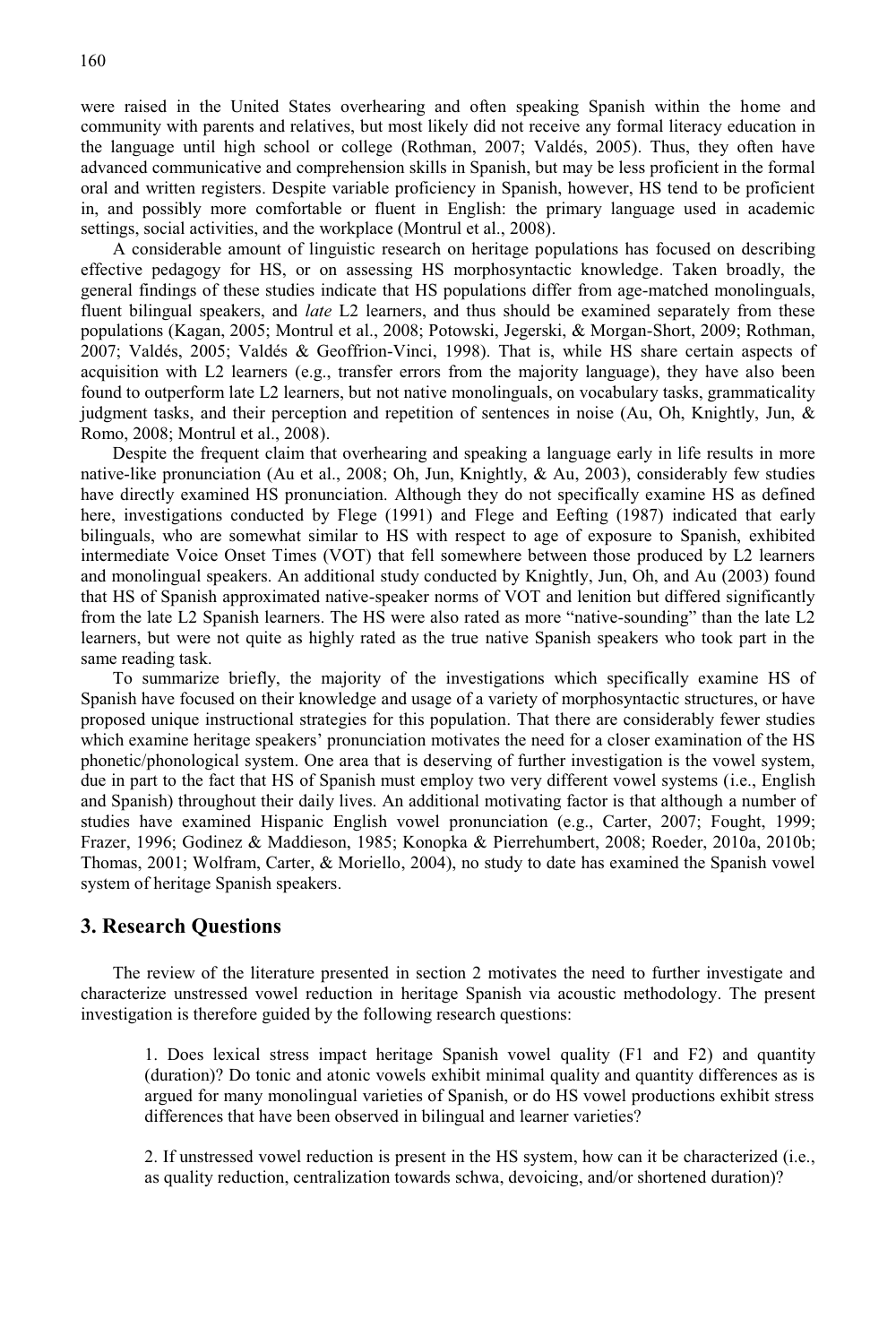These two questions will be addressed via systematic acoustic and statistical analyses of vowels produced in semi-spontaneous speech data, all of which are described in greater detail in section 4.

#### **4. Methodology**

#### *4.1. Participants*

Thirteen female HS between the ages of 18 and 22 took part in this study. Twelve of the speakers were of Mexican descent and one was of Puerto Rican descent. Eleven participants were born in the United States, whereas two were born in Mexico and moved to the United States at the ages of two and six years. All participants reported that they had grown up in Spanish-speaking communities in the Chicago area. At the time of the investigation, each participant was either currently enrolled in  $(n = 5)$ , or had recently completed  $(n = 8)$ , an intermediate-level Spanish course designed for HS. Four participants indicated that they received formal instruction in the Spanish language during preschool or elementary school. The remaining nine participants did not begin formally studying Spanish until high school or college. Language background and use questionnaires indicated that all of the participants spoke both Spanish and English on a daily basis, considered themselves to have communicative proficiency in both languages, and self-reported similar speaking, writing, and listening abilities in Spanish. English was used primarily in academic and work-related settings, for communicating with non-Hispanic friends and classmates, and for watching television and listening to music. Spanish was most frequently spoken at home with family, with friends within the community, with other Spanishspeaking acquaintances in the workplace, and sometimes for watching television and movies. Additional information about the participants in this study is presented in Appendix A.

#### *4.2. Experimental design*

 $\overline{a}$ 

The vowel productions analyzed in this investigation were obtained from a semi-spontaneous picture identification task.<sup>3</sup> The task was presented to the participants in the form of a memory game, and they were given a scenario to help contextualize the lexical items they would be asked to say. It consisted of two phases: a training phase and an actual task phase. Before the actual task began, participants were familiarized with the names of the objects they were going to see. They were instructed to say out loud the name and the number of each object presented on the slide. The first few letters of the object name were provided to help eliminate any ambiguity as to what the object was and to ensure that each speaker produced the word containing the target vowel. The sample slide presented in Figure 2 is intended to prompt the response *tres plátanos* 'three bananas.'



*Figure 2*. Sample slide from training phase.

 $3$ This investigation is part of a larger study which examined several linguistic, stylistic, and individual variables. The entire experiment consisted of a language background questionnaire, a cultural sensitivity activity (Cushner, 1986), and a grammar proficiency test (Geeslin & Gudmestad, 2010). Each participant's score on the grammar proficiency test is included in Appendix A. In addition to the semi-spontaneous speech task described in section 4.2, participants also completed a narrative task and a carrier phrase task. The entire experiment took approximately one hour to complete.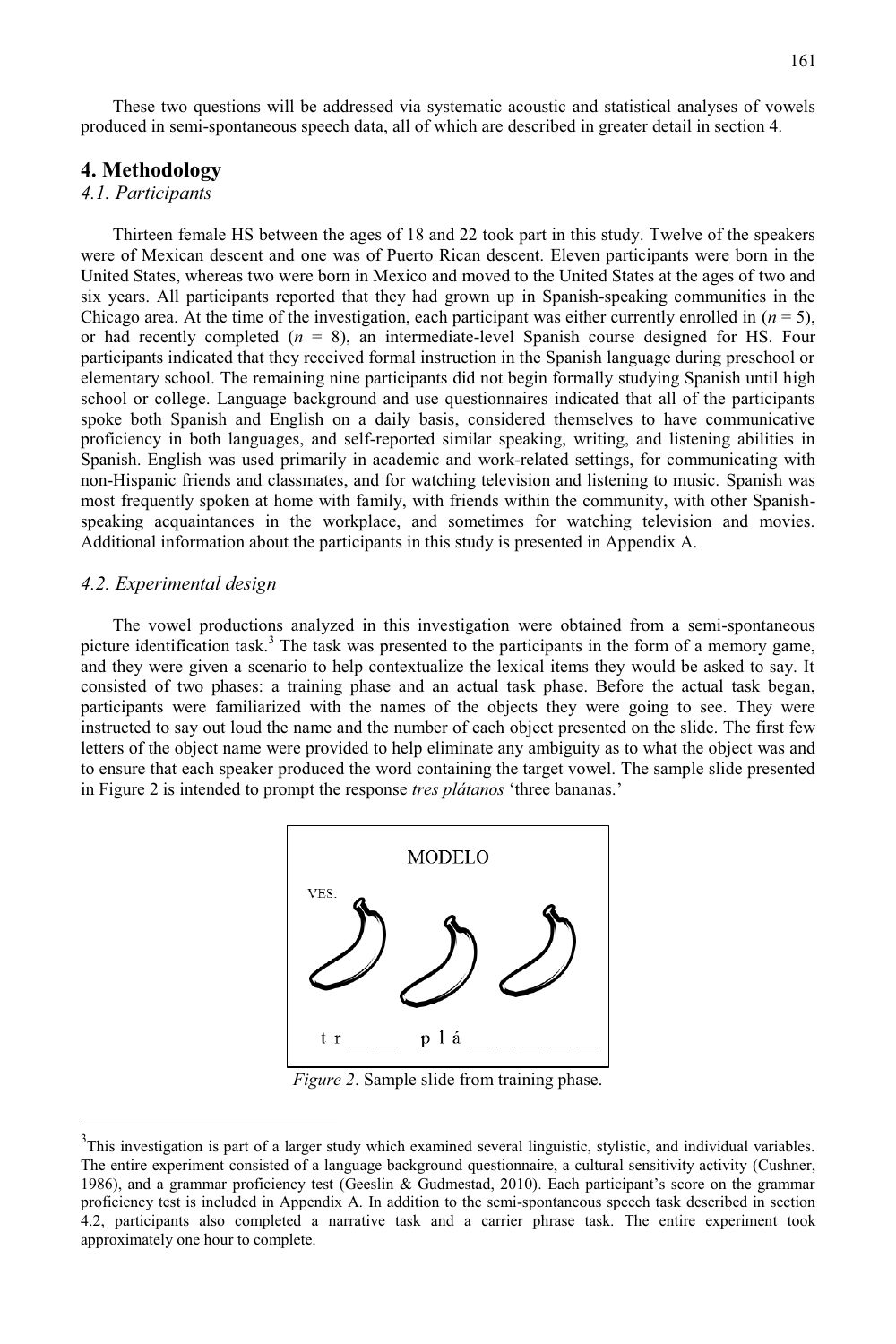Once the participants were familiarized with the objects, they proceeded to the actual task. The participants were told that they were attending a surprise party and needed to report who had just arrived at the party and what they brought with them as a gift. The participants were given a model, presented in Figure 3, which instructed them to say the name of the person who brought the item, what the item was, and how many they brought. The picture below prompts the response *Enrique trajo tres plátanos* 'Enrique brought three bananas.' Unlike the slides in the training phase, the slides presented in the task phase did not include letters and blanks at the bottom of the screen.



*Figure 3*. Sample slides from task phase.

The picture identification task was balanced across stress context and syllable type for all five vowels.<sup>4</sup> The organization of the word list resulted in a potential total of 80 vowels per speaker. A list of the words utilized in this task is presented in Appendix B.

Upon finishing the picture identification task, all participants completed a language background questionnaire that inquired about their daily usage of English and Spanish. In addition, all participants completed a short grammar proficiency activity consisting of 25 multiple choice questions (Geeslin & Gudmestad, 2010). The purpose of the grammar proficiency activity was to ensure that the participants had comparable proficiency in Spanish. Finally, each participant was asked to complete Cushner's (1986) Inventory of Cross-Cultural Sensitivity (ICCS).<sup>5</sup>

#### *4.3. Stimulus presentation and data analysis*

The experiment was carried out in a quiet office in which only the investigator and the participant were present. The recordings were made using a Shure head-mounted microphone and a USBPre microphone interface that was run through a Dell Netbook. The stimuli were presented via Microsoft Power Point using a Hewlett Packard G62 laptop computer. Each participant completed the task in approximately 10 minutes.

 The target vowels were first segmented out of the running speech using a chop and label procedure in Praat Software (Boersma & Weenink, 2010). Two automated scripts extracted the first and second formant frequencies (F1 and F2) at the mid-point of each vowel and the duration of each vowel (Lennes, 2002, 2003). The boundaries for each vowel were determined by various acoustic cues, including increased wave amplitude, periodicity in the wave form, and onset of clear formant structure in the spectrogram. The formant values and durations extracted with the Praat scripts were checked by the investigator and an additional trained phonetician to ensure the accuracy of the measurements. Vowel tokens that were produced with creaky voice and those in which no clear formant structure was present were excluded from the analysis.

l

<sup>&</sup>lt;sup>4</sup> The effect of syllable type will not be discussed in the present study.

<sup>&</sup>lt;sup>5</sup> The ICCS questionnaire consists of a series of statements in English. Each participant was asked to indicate how strongly she agreed or disagreed with each statement. The scores on this activity will not be discussed in the present study.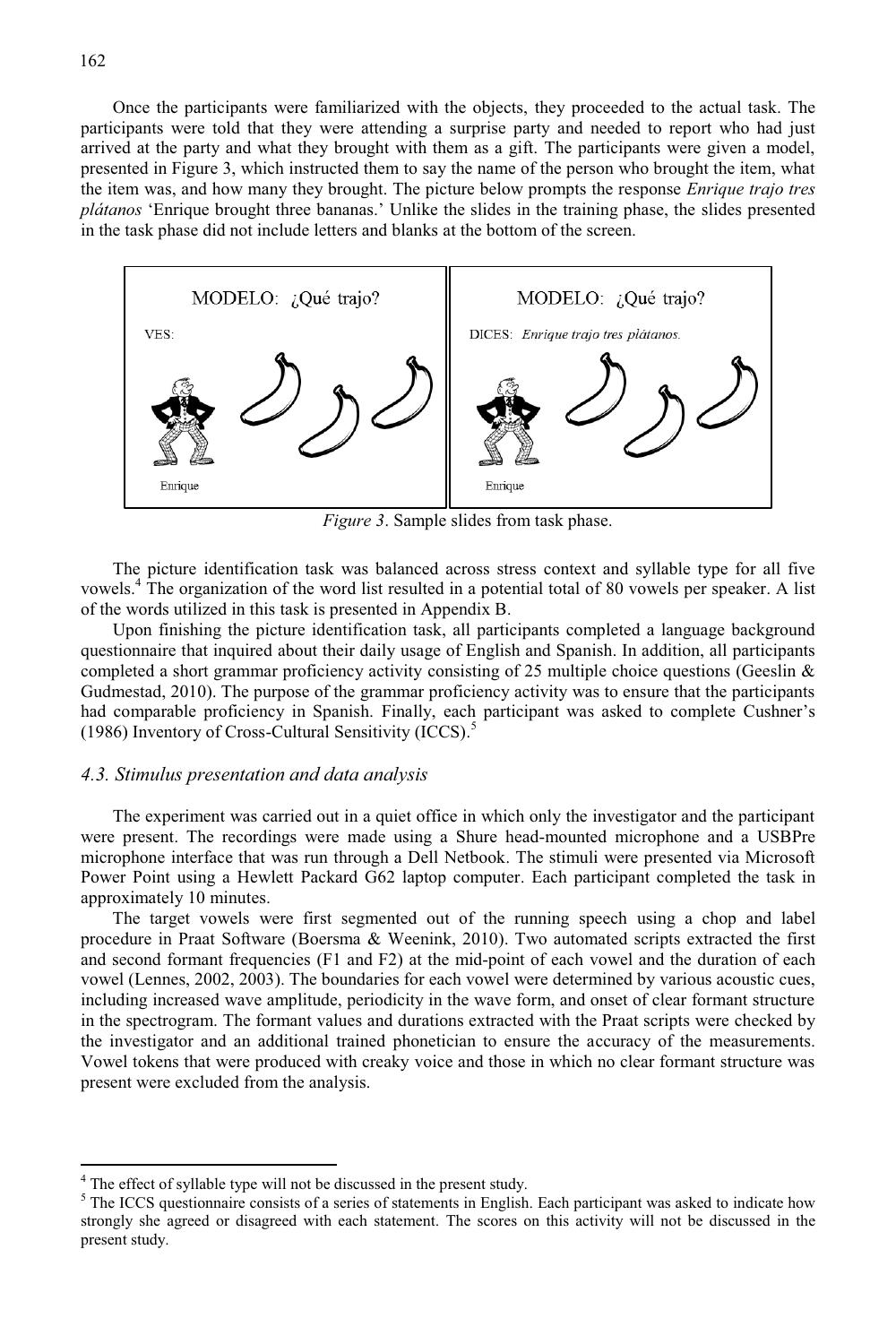#### *4.4. Statistical analysis*

In order to examine the effects of lexical stress on HS vowel production, the raw formant values and vowel duration measures were submitted to a Mixed Linear Model using SPSS version 19. Three separate models were designed and run on the three dependent variables: F1, F2, and Duration. The independent variables in each model were Vowel and Stress, and a full factorial model was created in order to examine the interaction between Vowel and Stress. The random effect of Speaker was included to control for individual variation in formant frequencies and speaking rate.<sup>6</sup>

#### **5. Results**

Prior to discussing the results of the Mixed Linear Models conducted on F1, F2, and duration, an overview of the data is presented in Table 1. This table includes the estimated marginal means of F1, F2, and duration that were calculated by the statistical models, as well as the number of vowels analyzed in each stress category.

#### Table 1

*Mean formant values and duration of tonic and atonic vowels produced in a semi-spontaneous speech task by heritage speakers of Spanish* 

| Vowel        | <b>Stress</b> | Number<br>of cases | $F1$ (Hz) | $F2$ (Hz) | Duration (ms) |
|--------------|---------------|--------------------|-----------|-----------|---------------|
| $\mathbf{u}$ | atonic        | 66                 | 383.85    | 2377.68*  | $60.86*$      |
|              | tonic         | 102                | 389.44    | 2477.87*  | $72.01*$      |
| /e/          | atonic        | 132                | 495.79*   | 1868.53*  | 58.88*        |
|              | tonic         | 130                | 566.27*   | 2026.65*  | 87.39*        |
| /a           | atonic        | 119                | 718.85*   | 1571.76   | $74.63*$      |
|              | tonic         | 149                | 793.36*   | 1593.84   | 102.88*       |
| o            | atonic        | 72                 | 538.41*   | 1214.06*  | $63.27*$      |
|              | tonic         | 69                 | 581.42*   | 1112.55*  | $96.21*$      |
| $\sqrt{u}$   | atonic        | 70                 | 428.85    | 1321.94*  | 54.35*        |
|              | tonic         | 93                 | 423.50    | 1156.94*  | 87.08*        |

*Note*. Values represent the estimated marginal means calculated by the statistical model and not the raw averages. Asterisks indicate statistically significant differences between tonic and atonic vowel productions.

The statistical results for vowel quality (F1 and F2) are presented in section 5.1, followed by the results for vowel duration in section 5.2. Section 5.3 presents the findings of two additional Mixed Linear Models which examined the relationship between vowel quality and duration. A summary of the results is presented in section 5.4.

#### *5.1. Vowel quality*

l

 The Mixed Linear Model conducted with F1 as the dependent variable indicated a significant main effect of Vowel  $(F(4, 980.16) = 1394.71, p < .001)$ , a main effect of Stress  $(F(1, 980.20)$ 

<sup>&</sup>lt;sup>6</sup> The raw formant values and durations were submitted to the analysis, and no other traditional normalization procedure was conducted. All of the participants were adult females who exhibited similar F1 and F2 ranges. In addition, prior statistical tests were conducted with individual data as well as with combined, normalized data to ensure that the lack of a formal normalization procedure would not yield unreliable results. Both the individual analyses and the statistics conducted with normalized formant values yielded the same results as those presented in section 5.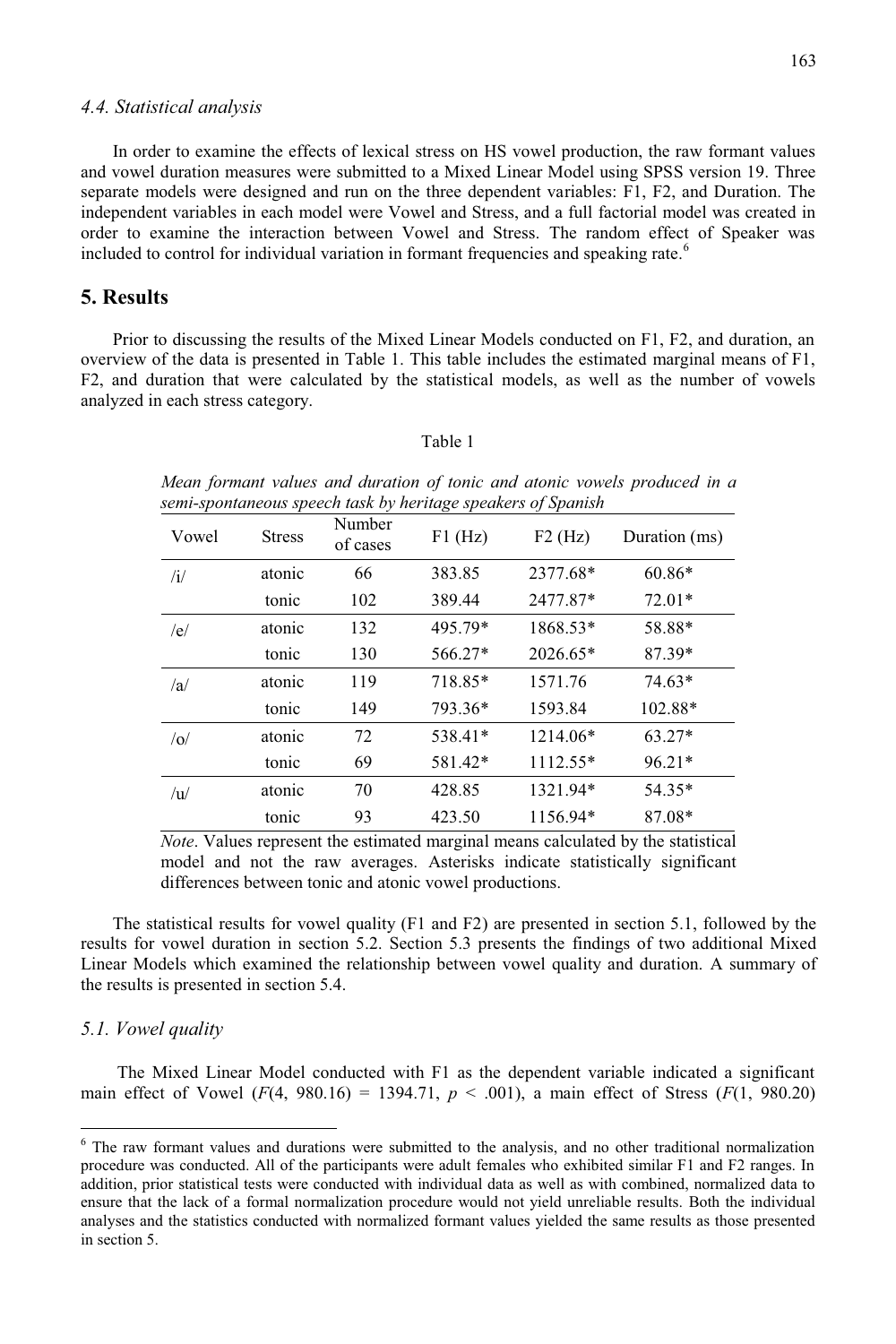$= 100.47, p \le 0.001$ , and a significant Vowel by Stress interaction ( $F(4, 980.24) = 20.37, p \le 0.001$ ).<sup>7</sup> Figure 4 represents the overall tonic and atonic vowel distribution within the acoustic space. A more detailed interpretation of the statistics is provided following the figure.



*Figure 4.* Atonic and tonic vowel productions obtained from a picture identification (semi-spontaneous) task completed by thirteen female heritage Spanish speakers. The solid line represents the tonic vowel space and the dashed line represents the atonic vowel space.

The main effect of Stress indicated that overall, the F1of atonic vowels was significantly lower (513.14 Hz) than that of tonic vowels (550.79 Hz). This result indicates that vowels produced in unstressed syllables occupied a higher position within the acoustic space than those produced in stressed syllables. An examination of the significant interaction between Vowel and Stress via pairwise comparisons with a Bonferroni adjustment indicated that the difference between tonic and atonic vowel productions was particularly robust for the non-high vowels /e/, /a/, and /o/ ( $p < .001$  for all three vowels). Thus, atonic /e/, /a/, and /o/ were produced significantly higher in the acoustic space than their tonic counterparts. In contrast, the tonic and atonic productions of  $/i$  and  $/u$  were not found to differ significantly with respect to F1 (for  $/i$ ,  $p = .534$ ; for  $/u$ ,  $p = .552$ ).

The Mixed Linear Model conducted with F2 as the dependent variable indicated a significant main effect of Vowel  $(F(4, 980.30) = 1315.89, p < .001)$  and a significant Vowel by Stress interaction  $(F(4, 980.43) = 24.96, p < .001)^{8}$  A closer examination of the significant interaction via pairwise comparisons with a Bonferroni adjustment showed that all vowels except for /a/ exhibited significant movement towards the center of the vowel space when produced in atonic syllables. The front vowels /i/ and /e/ were characterized by significantly lower F2 values (i.e., farther back in the acoustic space) in atonic syllables as compared to those produced in tonic syllables (for  $i/$ ,  $p = .001$ ; for  $/e/$ ,  $p < .001$ ). The inverse was true for the back vowels /o/ and /u/, which showed significantly higher  $F2$  values (i.e., farther front in the acoustic space) when atonic as compared to tonic (for  $|0\rangle$ ,  $p = .001$ ; for  $|u\rangle$ ,  $p <$ .001). The differences in vowel backness can also be observed in Figure 4.

The results of the acoustic and statistical analysis of vowel quality therefore show that atonic vowels differ from tonic vowels in terms of both height and backness. These findings differ from

l

 $<sup>7</sup>$  The main effect of Vowel indicated that, as expected, the five Spanish vowels were distinguished by three</sup> degrees of height. This finding is consistent with previous acoustic studies of Spanish vowels (Martínez Celdrán, 1995) and will not be discussed further.

<sup>&</sup>lt;sup>8</sup> The main effect of Vowel for F2 indicated that HS Spanish vowels were distinguished from one another with respect to backness. This is consistent with previous descriptions of Spanish vowel systems (Martínez Celdrán, 1995), and will not be discussed further.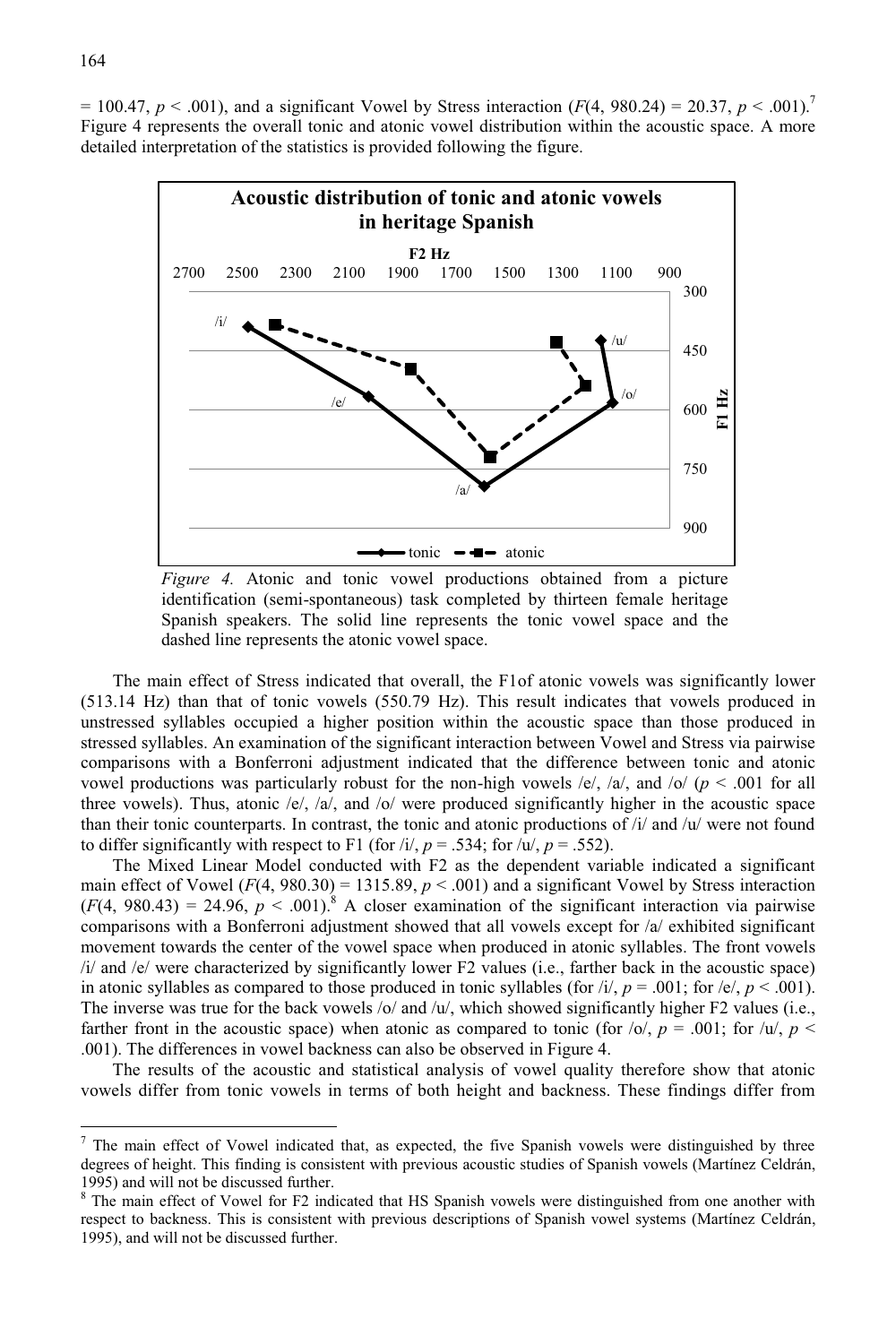traditional accounts of monolingual Spanish vowel pronunciation, but are consistent with acoustic descriptions of bilingual Spanish vowel systems reported in Willis (2005) and Menke and Face (2010). The raising of /a/ reported in the present investigation is similar to that described by Willis (2005) for Southwest Spanish. There also appears to be a slightly greater effect of stress on F2 given that four of the five vowels showed significant differences along the front-back dimension but only three differed with respect to height. Menke and Face (2010) also reported that lexical stress had a greater effect on F2 than on F1 in the L2 learners of Spanish and adult Spanish-English bilingual productions analyzed in their study. Interestingly, however, the atonic vowels produced by HS did not centralize in the direction of schwa. This lack of centralization will be discussed further in section 6.

#### *5.2. Vowel quantity*

l

The Mixed Linear Model conducted on vowel Duration revealed a significant main effect of Vowel  $(F(4, 980.42) = 31.38, p < .001$ , a significant main effect of Stress  $(F(1, 980.50) = 312.89, p < .001$ .001), and a significant Vowel by Stress interaction  $(F(4, 980.57) = 6.13, p < .001)$ .<sup>9</sup> The average duration of tonic and atonic vowels is depicted in Figure 5. Further discussion of the statistical results is provided following the figure.



*Figure 5*. Atonic and tonic vowel duration in milliseconds produced by thirteen female heritage speakers of Spanish in a semi-spontaneous speech task. The black bars represent the duration of tonic vowels, and the gray bars represent atonic vowel duration.

The main effect of Stress indicated that overall, the atonic vowels were significantly shorter in duration than the tonic vowels (atonic  $= 62$  ms, tonic  $= 89$  ms). The significant Vowel by Stress interaction indicated that the effect of stress was larger for some vowels than for others. Pairwise comparisons with a Bonferroni adjustment showed that all atonic vowels were significantly shorter than their tonic counterparts (for all vowels except for  $\frac{i}{r}$ ,  $p < .001$ ). The high front vowel  $\frac{i}{r}$  showed the smallest durational difference as a result of stress, but the effect was still statistically significant  $(atomic = 60.86 \text{ ms}, \text{tonic} = 72.01 \text{ ms}; p = .002).$ 

 The results of the analysis of vowel duration revealed greater durational differences between tonic and atonic vowel productions than those described by Navarro Tomás (1918), but closely resemble the

<sup>&</sup>lt;sup>9</sup> The main effect of Vowel indicated that vowel duration varied as a function of height. When averaging across stress types, the low vowel /a/ had the longest duration (89 ms) followed by the mid vowels /e/ (73 ms) and /o/ (80 ms). The high vowels were the shortest in length  $(i/ = 66 \text{ ms}, i/ = 71 \text{ ms})$ . This finding is consistent with the results of Marín Gálvez (1995), who also reported that vowel duration decreased as vowel height increased.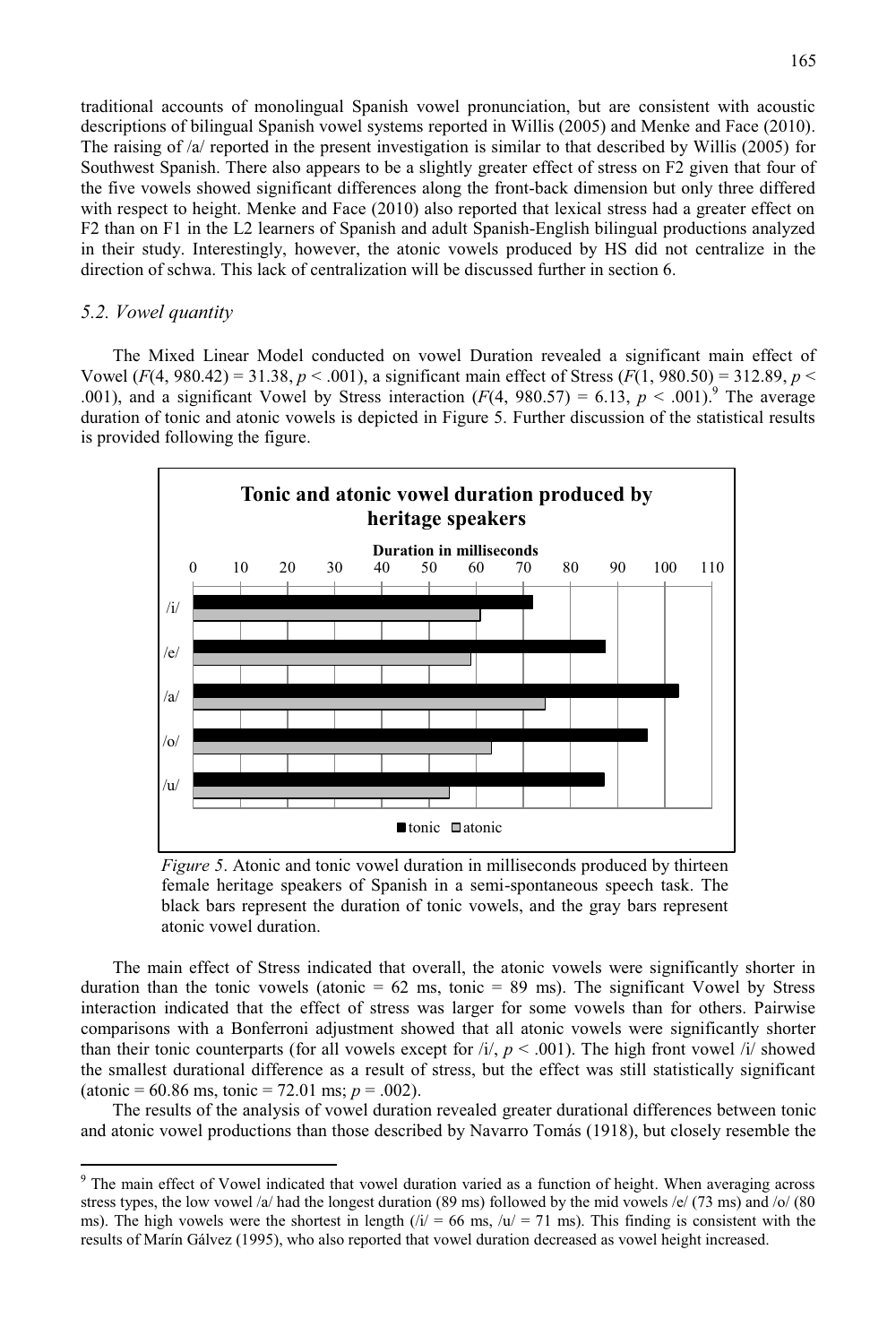findings of Marín Gálvez (1995) for Peninsular Spanish. Like the findings reported in Marín Gálvez, the HS examined in the present study exhibited intrinsic vowel duration and produced atonic vowels that were significantly shorter in duration than tonic vowels. For comparative purposes, Figure 6 presents the tonic and atonic vowel duration of the HS analyzed in the present study along with the monolingual duration reported in Marín Gálvez.



*Figure 6*. Comparison of monolingual and heritage Spanish vowel duration. The monolingual values were obtained from a reading task completed by two male speakers of Peninsular Spanish (Marín Gálvez, 1995). The heritage Spanish data were obtained from a picture identification task completed by 13 female HS. The solid bars represent the monolingual duration and the patterned bars correspond to the HS vowel duration. The black bars represent tonic vowel duration while the gray bars represent atonic vowel duration.

Despite their similarities, a closer examination of the heritage and monolingual vowel duration presented in Figure 6 reveals two important differences between the varieties. First, the HS tonic and atonic vowels were considerably longer overall than those reported for monolingual Spanish speakers. The monolinguals in Marín Gálvez (1995) produced tonic vowels with an average duration of 70 milliseconds and atonic vowels with a duration of 58 milliseconds, whereas the average duration of HS tonic vowels was 89 milliseconds and atonic vowels was 62 milliseconds. Second, the degree of vowel reduction was also greater for HS than for the monolingual speakers. Marín Gálvez reported that atonic vowels were approximately 20% shorter than their tonic counterparts. The HS analyzed in this study, however, showed a proportion of reduction that is closer to 30% overall. Thus, although both groups of speakers exhibited similar patterns of duration, the HS vowels were considerably longer overall and the proportion of reduction between atonic and tonic HS vowels was greater than that reported for the monolingual speakers.

#### *5.3. Assessing the relationship between vowel quality and duration*

Thus far, the results presented in sections 5.1 and 5.2 suggest that HS of Spanish exhibit unstressed vowel reduction in terms of quality and duration. There is some possibility, however, that vowel quality and duration are not independent of one another. That is, the quality differences observed between the tonic and atonic vowels could be due, in part, to the fact that atonic vowels were shorter in duration and therefore did not have sufficient time to reach their phonetic targets. In order to examine the relationship between vowel quality and duration, two additional Mixed Linear Models (one with F1 as the dependent variable and one with F2 as the dependent variable) were conducted, including Stress as an independent variable and Duration as a covariate. These analyses, which were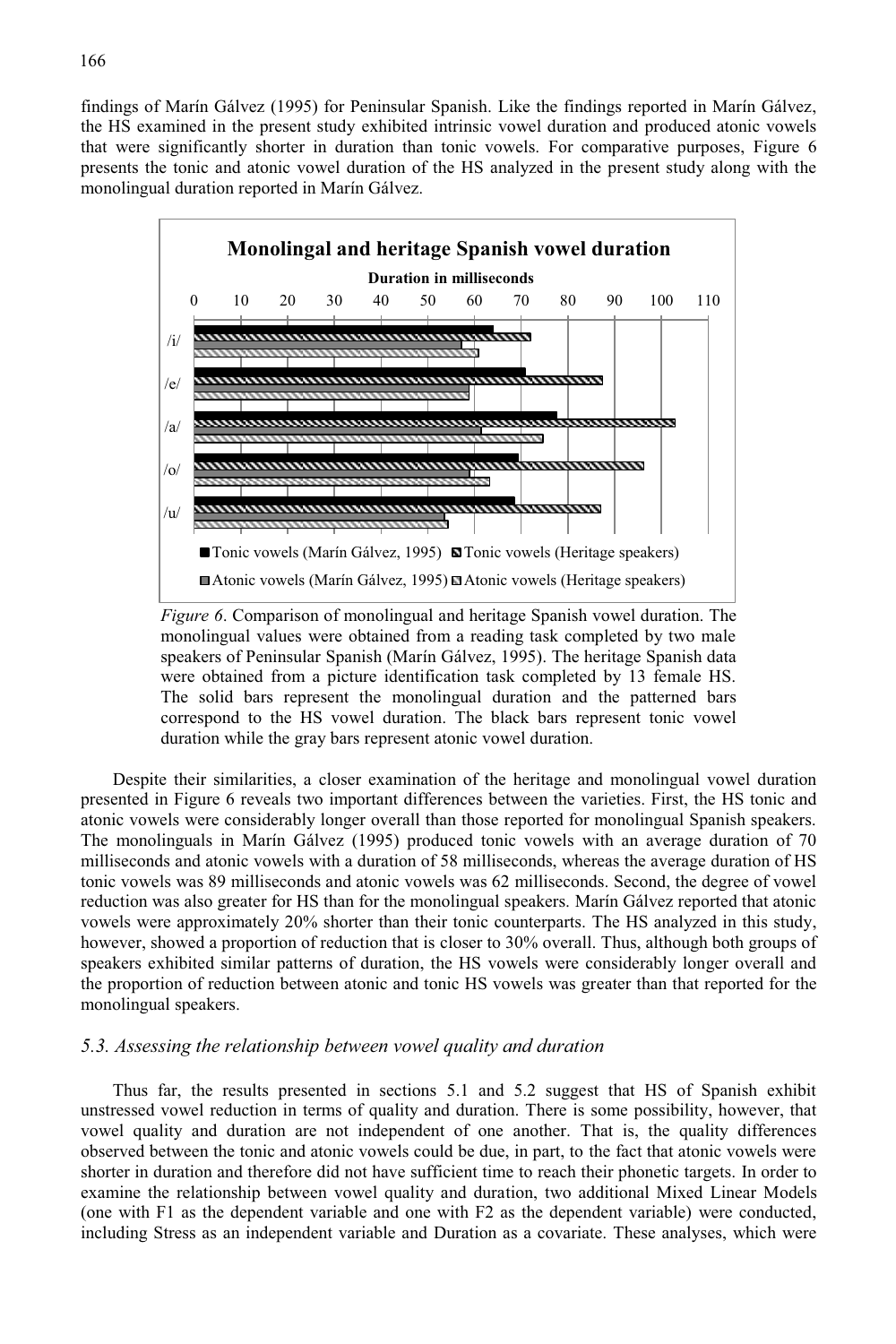167

split by vowel, assess the extent to which stress-induced vowel quality differences remain when the influence of duration has been factored out.

 The results of both statistical models revealed findings that were nearly identical to those presented in section 5.1. That is, even after adjusting for duration, the differences in vowel height and backness remained significant. With respect to F1, atonic  $/e/$ ,  $/a/$ , and  $/o/$  were still produced with significantly lower F1 values (i.e., significantly higher in the acoustic space) than their tonic counterparts (for /e/,  $F(1, 248.75) = 62.34$ ,  $p < .001$ ; for /a/,  $F(1, 254.83) = 56.34$ ,  $p < .001$ ; for /o/,  $F(1, 254.83) = 56.34$ ,  $p < .001$ ; for /o/,  $F(1, 254.83) = 56.34$ ,  $p < .001$ ; for /o/,  $F(1, 248.75) = 62.34$ ,  $p < .001$  $128.47$ ) = 13.84,  $p < .001$ ). In contrast, the atonic and tonic high vowels did not differ significantly with respect to F1 (for  $\frac{1}{r}$ ,  $F(1, 154.54) = .029$ ,  $p = .865$ ; for  $\frac{1}{r}$ ,  $F(1, 154.08) = 1.54$ ,  $p = .215$ ).

The additional statistical analysis conducted with F2 confirmed that atonic vowel productions differed significantly from tonic productions even after adjusting for the influence of duration. The findings were significant for /i/  $(F(1, 154.19) = 11.73$ ,  $p = .001$ ) and /e/  $(F(1, 248.74) = .41.53$ ,  $p <$ .001), indicating that the atonic productions of these vowels exhibited significantly lower F2 values (i.e., farther back in the acoustic space) than their tonic counterparts. The F2 values of the atonic back vowels were significantly higher (i.e., farther front in the acoustic space) than the F2 of tonic back vowels (for  $\sqrt{o}$ ,  $F(1, 132.06) = 14.34$ ,  $p < .001$ ; for  $\sqrt{u}$ ,  $F(1, 153.75) = 10.50$ ,  $p = .001$ ). The effect of lexical stress on the central vowel /a/ was not found to be significant  $(F(1, 258.11) = .000, p = .992)$ .

 Combined, the results of the additional statistical analyses indicate that atonic vowel quality differed significantly from tonic vowel quality even after accounting for the influence of duration. Thus, the reduced quality was not a consequence of shorter vowel length.

#### *5.4. Summary of results*

 The acoustic analyses of HS vowels described in the previous sections indicate the presence of unstressed vowel reduction in terms of quality and quantity. With respect to quality, atonic vowels were found to occupy a more centralized position within the vowel space when compared to their tonic counterparts. In particular, the non-high vowels  $/e/$ ,  $/a/$ , and  $/o/$  were characterized by significantly lower F1 values (i.e., were produced higher in the vowel space) when they were produced in atonic syllables. All atonic vowels except for /a/ showed movement toward the center of the vowel space along the F2 dimension, although there was no evidence of centralization toward schwa. Atonic vowels were also significantly shorter in duration than tonic vowels, and this difference was significant for all vowels. Subsequent analyses indicated that the differences in vowel quality between tonic and atonic vowels remained even when the potential influence of duration was taken into consideration.

#### **6. Discussion and Conclusions**

The results of this investigation offer insight into the organization of the HS vowel system and show that lexical stress significantly affects the way in which vowels are pronounced in this variety of Spanish. The finding that vowel quality was affected by stress is consistent with descriptions of Mexican Spanish vowel reduction (Lope Blanch, 1972) and bilingual quality reduction (Menke & Face, 2010; Willis, 2005), but conflicts with traditional descriptions of monolingual Spanish vowel systems (Navarro Tomás, 1918; Quilis & Esgueva, 1983). The results of the analysis of duration showed that atonic vowels were significantly shorter than tonic vowels, which corroborates the findings of Marín Gálvez (1995). A closer examination of the values reported in this study, however, indicated that HS vowels were longer than those produced by the monolingual speakers in Marín Gálvez, and that HS atonic vowels showed a larger proportion of reduction than previously reported.

 The question then arises as to what is the cause of the unstressed vowel reduction in this bilingual variety. One of the most logical explanations is that these speakers are also proficient in English. As described previously in section 2, English and Spanish differ considerably in terms of the size of their vowel inventories and in the way that they resolve stress differences. Delattre (1969) showed that the amount of centralization of unstressed vowels in English was significantly greater than that observed in Spanish. Thus, the reduction of unstressed vowels observed in HS speech could possibly be due to the integration of characteristics from English into the Spanish system. Given that research on bilingual populations supports the formation of a modified and intermediate system of pronunciation for bilingual speakers (Flege & Eefting, 1987; Knightly et al., 2003; Menke & Face, 2010; Willis,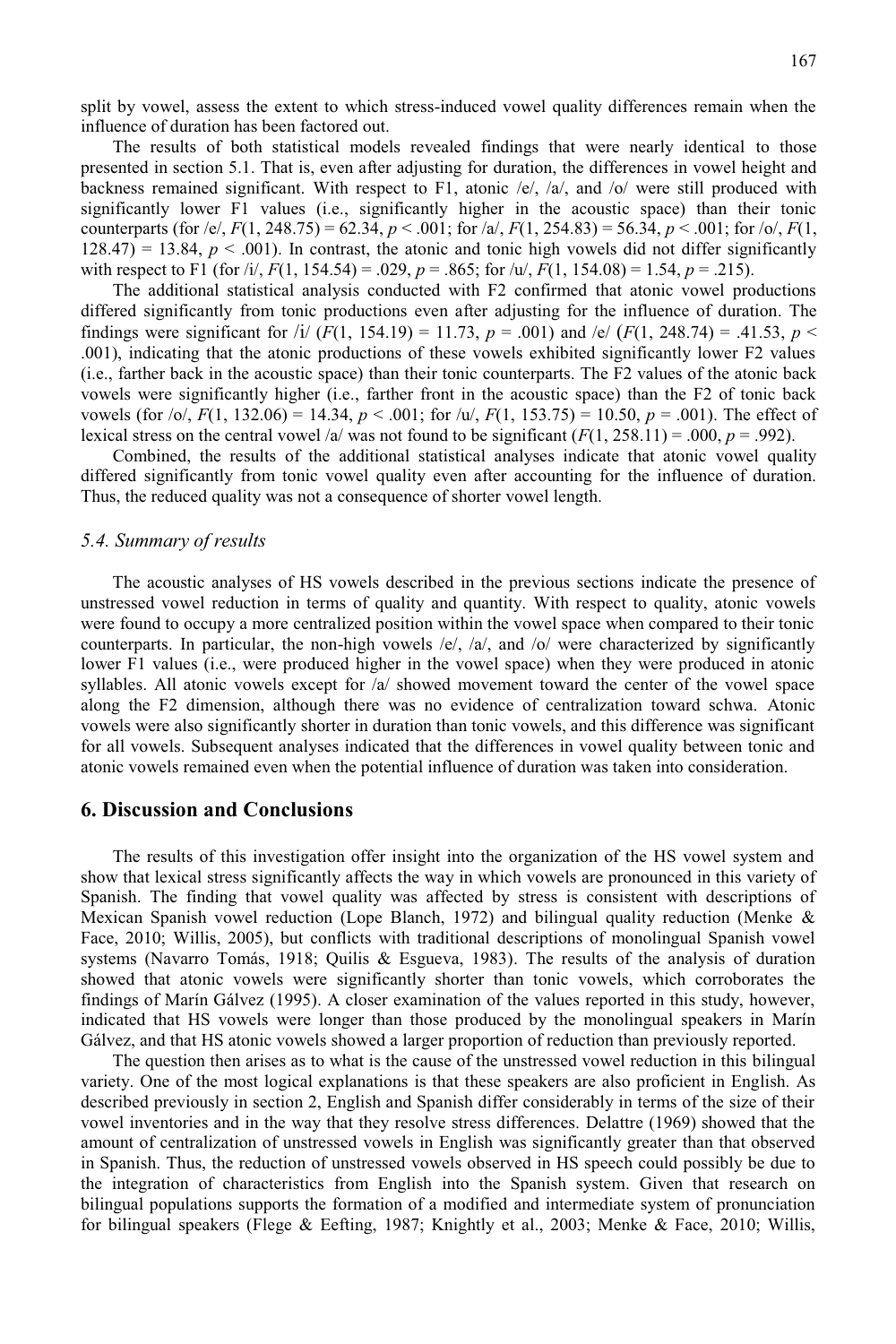2005), it is likely that contact with English plays some role in the formation and organization of the HS vowel system.

Nevertheless, the quality and quantity reduction exhibited by the HS in this study is not consistent with what might be expected if English contact were the sole explanation. Although atonic vowels were produced less peripherally than their tonic counterparts, they were not centralized in the direction of schwa. In fact, the atonic productions of  $/e$  and  $\omega$ , although more centrally positioned along the F2 dimension, were actually *raised* as opposed to lowering towards the location of a neutral vowel. Furthermore, although HS vowel duration differed from the monolingual data presented in Marín Gálvez (1995), the longer duration and greater proportion of reduction observed in heritage Spanish could be attributed to differences in regional variety (i.e., Peninsular vs. Mexican) and task (i.e., reading text vs. picture identification), and not to English influence.

Also important to address is that even monolingual varieties, and especially Mexican Spanish, exhibit the reduction of unstressed vowels (Boyd-Bowman, 1952; Lope Blanch, 1972; Matluck, 1952). It is possible that the quality and durational differences produced by this group of HS, all but one of whom are of Mexican descent, is actually attributed to their having integrated this characteristic of the heritage Spanish variety into their speech. Several of the participants indicated that their parents originated from regions within Mexico in which unstressed vowel reduction has been documented. If the input that these bilinguals received during childhood and adolescence exhibited reduction, it is conceivable that this characteristic is reflected in their speech as adults.

In order to determine the primary cause of unstressed vowel reduction and attempt to tease apart the two potential influencing factors, the vowel productions from several other groups of speakers need to be examined. First, it would be necessary to analyze the pronunciation of the parents of the HS who participated in this study, as well as monolingual speakers of Spanish from similar dialect regions. An analysis of the English vowel productions of the HS in this study would permit comparisons between the degree of unstressed vowel reduction in their English and in their Spanish. Finally, an examination of the English vowel pronunciation of monolingual English speakers from the Chicago area would allow for a complete analysis of the HS vowel system. The combination of these analyses would offer insight into which characteristics of HS vowel pronunciation are attributable to language contact with English, and which are the result of the type of Spanish input they received throughout their lives. It is likely that both factors play some role in the formation of the HS linguistic system, but it is not possible to determine exactly how until additional groups of speakers are analyzed.

In conclusion, the present study provides a detailed, acoustic account of the effect of lexical stress on HS vowel production. By analyzing these speakers' productions acoustically as opposed to impressionistically, this study offers concrete evidence of unstressed vowel reduction that had not been quantified until now. As only one group of speakers were included in the analysis, however, it is not possible to arrive at a definitive conclusion as to what caused unstressed vowels to reduce in this variety. Regardless, this investigation provides further evidence of a unique system of bilingual vowel pronunciation. It also serves as an important first step in understanding how the HS phonological system is organized, providing baseline measures of pronunciation that can be compared to future analyses of monolingual, bilingual, and L2 learner Spanish vowel systems.

| Participant<br>ID | Age | Country<br>born | Parents'<br>city/country<br>of heritage | Native<br>language | Time spent<br>studying Spanish                 | Age when<br>started<br>studying<br>Spanish | Score on<br>grammar<br>test |
|-------------------|-----|-----------------|-----------------------------------------|--------------------|------------------------------------------------|--------------------------------------------|-----------------------------|
| 1F                | 19  | <b>USA</b>      | Mexico, D.F.                            | Spanish            | 1 year college                                 | 18                                         | 20                          |
| 2F                | NR. | <b>USA</b>      | Mexico                                  | English            | 1 year college                                 | 20                                         | 14                          |
| 3F                | 19  | <b>USA</b>      | Mexico                                  | English            | 1 year elementary<br>school; 1 year<br>college | 8                                          | 22                          |

#### **Appendix A: Participant demographic information**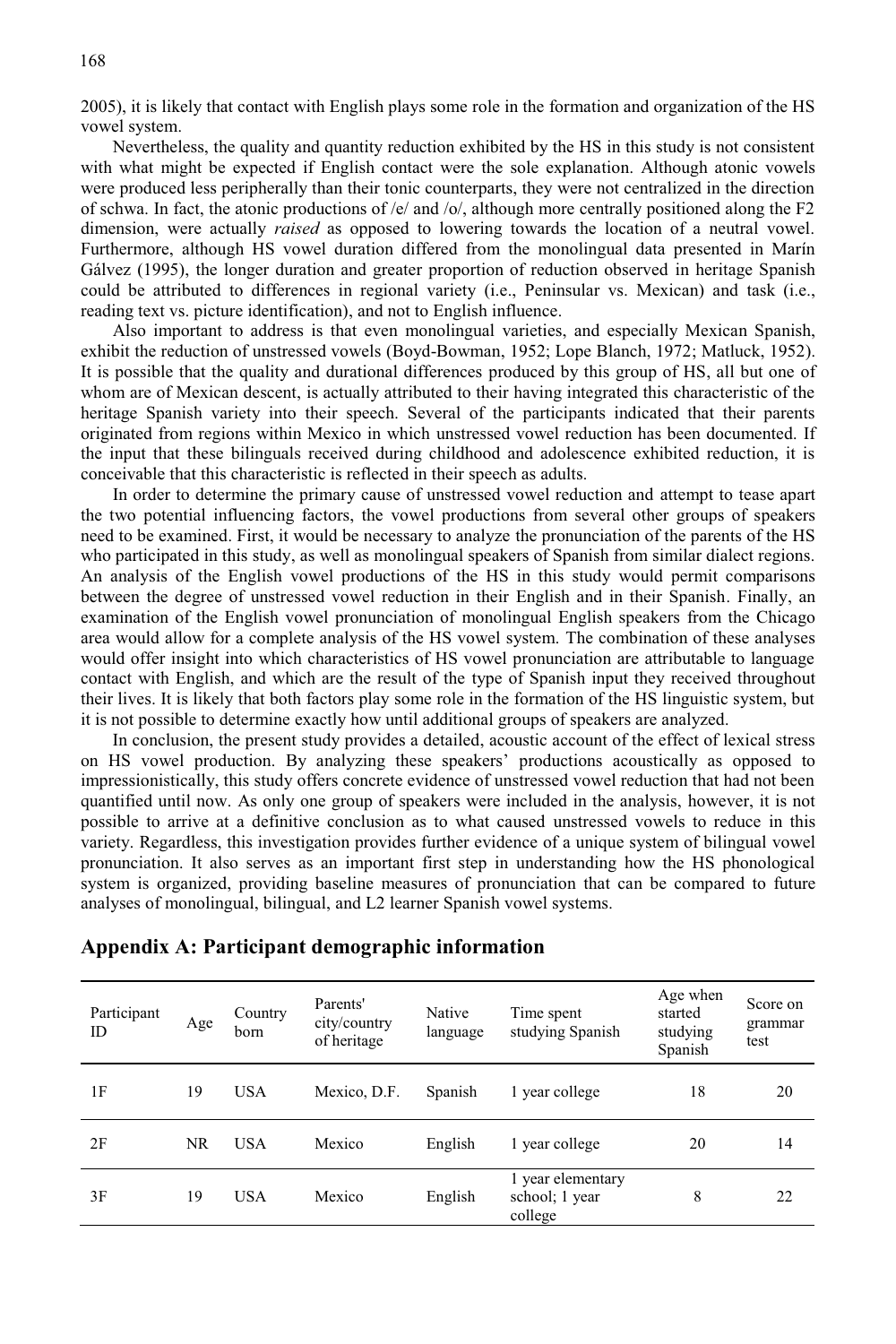| 4F        | 18 | <b>USA</b>                               | Puerto Rico                                                | English<br>and<br>Spanish | 2 years high school;<br>2 semesters college                                   | 16                         | 21 |
|-----------|----|------------------------------------------|------------------------------------------------------------|---------------------------|-------------------------------------------------------------------------------|----------------------------|----|
| 5F        | 20 | <b>USA</b>                               | Mexico                                                     | Spanish                   | 4 years high school;<br>1 year college                                        | 14                         | 19 |
| 6F        | 22 | <b>USA</b>                               | Mother - D.F.<br>Father-<br>Jalisco                        | Spanish                   | 2 years preschool;<br>all throughout high<br>school and college               | 5                          | 21 |
| 7F        | 21 | <b>USA</b>                               | Mother - D.F.<br>Father-<br>Michoacán,<br>Mexico           | Spanish                   | No response                                                                   | N <sub>0</sub><br>response | 19 |
| <b>8F</b> | 21 | Mexico.<br>Moved<br>to U.S. at<br>age 2. | Mexico, D.F.                                               | English                   | 1 year high school;<br>3 semesters college                                    | 17                         | 21 |
| 9F        | 22 | <b>USA</b>                               | Mexico                                                     | Spanish                   | Bilingual preschool<br>and 3rd grade; two<br>years high school<br>and college | $\overline{4}$             | 21 |
| 10F       | 21 | Mexico.<br>Moved<br>to U.S. at<br>age 6. | Mexico, D.F.                                               | Spanish                   | Bilingual<br>preschool; high<br>school; 3 semesters<br>college                | 4;17                       | 25 |
| 11F       | 19 | <b>USA</b>                               | Mexico, D.F.                                               | Spanish                   | 2 semesters college                                                           | 18                         | 18 |
| 12F       | 19 | <b>USA</b>                               | Mother-<br>Chicago, IL<br>Father-<br>Guanajuato,<br>Mexico | English                   | 4 years high school;<br>2 semesters college                                   | 17                         | 19 |
| 13F       | 19 | <b>USA</b>                               | Jalisco,<br>Mexico                                         | Spanish                   | 4 years high school;<br>2 semesters college                                   | 15                         | 23 |

*Note*. The highest maximum score on the grammar proficiency test is 25 points. The average score on this activity was 20.23 points.

## **Appendix B: Words used in semi-spontaneous speech task**

**/a/** 

Tonic- lápiz, pescado, llaves, taza, cucharas, máscaras, cáscaras, durazno, tanque

Atonic-paquete, café, avispa, espaguetis, avestruz, mariscos, tostador

**/e/** 

Tonic-espaguetis, bacteria, pasteles, peces, esqueletos, espejos, panqueques, bistec, insectos, césped Atonic- películas, lechugas, revistas, pelota, esqueletos, pescado, espaguetis, espejos, escobas **/i/** 

Tonic- películas, cursiva, cuchillos, piscinas, oxígeno, avispas, revistas, mariscos

Atonic- piscinas, bicicleta, chicharrones, bistec, insectos, cristal

**/o/** 

Tonic- chicharrones, osos, escobas, langostas, ostras, tostador

Atonic- fotografías, autobuses, tostador, oxígeno

**/u/** 

Tonic- lechugas, luces, uvas, estufa, burbujas, autobuses, fútbol, avestruz Atonic- cuchillos, cucharas, judías verdes, cursiva, durazno, burbujas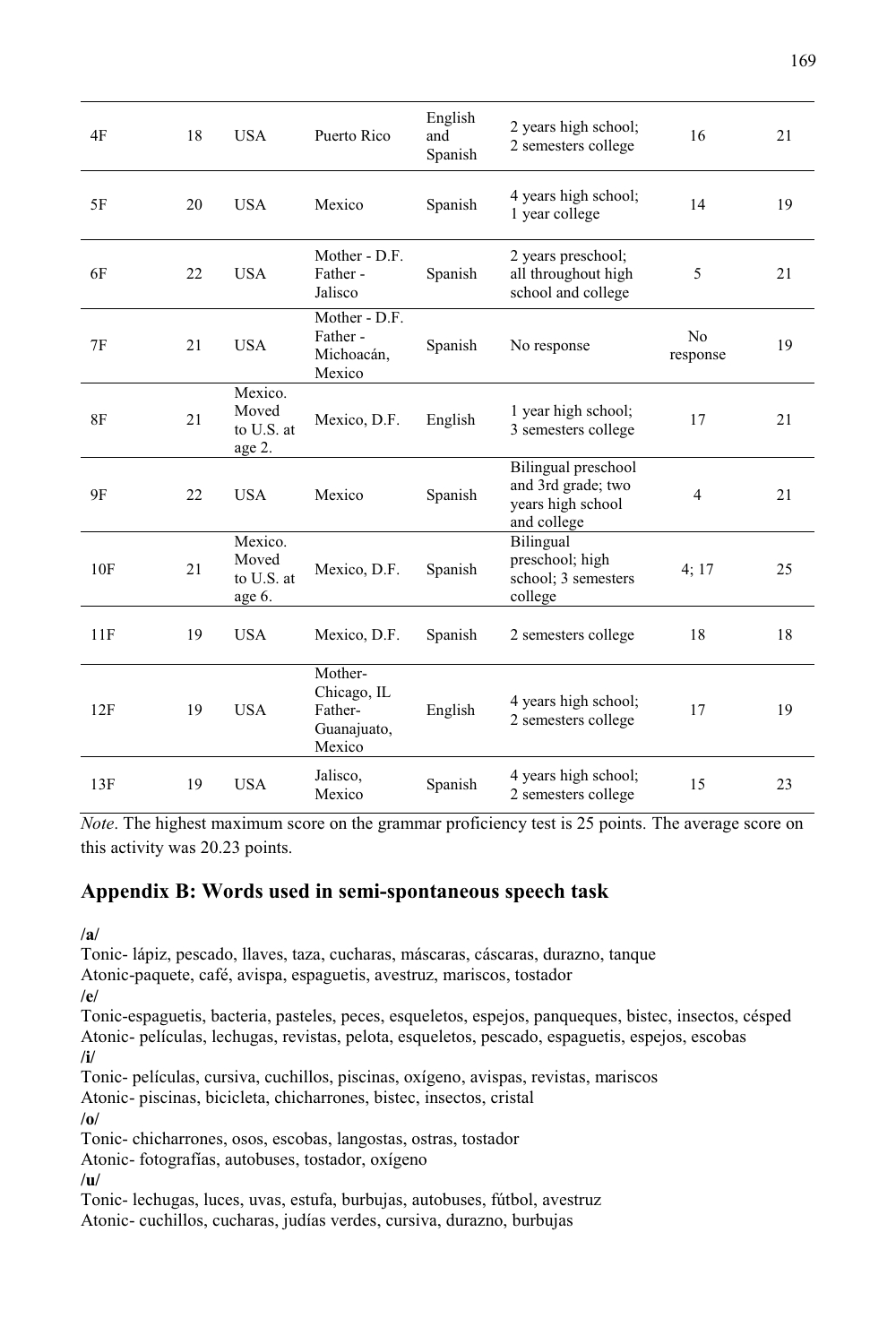### **References**

- Au, Terry Kit-fong, Oh, Janet, Knightly, Leah, Jun, Sun-Ah, & Romo, Laura. (2008). Salvaging a childhood language. *Journal of Memory and Language*, *58*, 998-1011.
- Boersma, Paul, & Weenink, David. (2010). Praat: doing phonetics by computer [Computer program]. Version 5.1.44, retrieved 4 October 2010 from http://www.praat.org/
- Boyd-Bowman, Peter. (1952). La pérdida de vocales átonas en la altiplanicie mexicana. *Nueva Revista de Filología Hispánica*, *6*(2), 138-140.
- Carter, Phillip. (2007). Phonetic variation and speaker agency: Mexicana identity in a North Carolina middle school. *University of Pennsylvania Working Papers in Linguistics*, *13*(2), 1-14.
- Cushner, Kenneth. (1986). *The inventory of cross-cultural sensitivity*. Kent State University: School of Education.
- Delattre, Pierre. (1969). An acoustic and articulatory study of vowel reduction in four languages. *International Review of Applied Linguistics in Language Teaching*, *7*(4), 295-325.
- Delforge, Anne-Marie. (2008). Unstressed vowel reduction in Andean Spanish. In Laura Colantoni & Jeffrey Steele (Eds.), *Selected Proceedings of the 3rd Conference on Laboratory Approaches to Spanish Phonology* (pp. 107-124). Somerville, MA: Cascadilla Proceedings Project.
- Flege, James, & Eefting, Wieke. (1987). Production and perception of English stops by native Spanish speakers. *Journal of Phonetics*, *15*, 67-83.
- Flege, James. (1991). Age of learning affects the authenticity of voice-onset time (VOT) in stop consonants produced in a second language. *Journal of the Acoustical Society of America*, *89*(1), 395-411.
- Fought, Carmen. (1999). A majority sound change in a minority community: /u/-fronting in Chicano English. *Journal of Sociolinguistics*, *3*(1), 5-23.
- Frazer, Timothy. (1996). Chicano English and Spanish interference in the Midwestern United States. *American Speech*, *71*, 72-85.
- Geeslin, Kimberly, & Gudmestad, Aarnes. (2010). An exploration of the range and frequency of occurrence of forms in potentially-variable structures in second language Spanish. *Studies in Second Language Acquisition*, *32*(3), 433-463.
- Godinez, Manuel, & Madiesson, Ian. (1985). Vowel differences between Chicano and General California English? *International Journal of the sociology of language*, *53*, 43-58.
- Grabe, Esther, & Low, Ei Ling. (2002). Durational variability in speech and the rhythm class hypothesis. In Carlos Gussenhoven & Natasha Warner (Eds.), *Papers in Laboratory Phonology 7* (pp. 515-546). Berlin: Mouton de Gruyter.
- Harris, Michael, & Gries, Stefan. (2011). Measures of speech rhythm and the role of corpus-based word frequency: a multifactorial comparison of Spanish(-English) speakers. *International Journal of English Studies*, *11*(2), 1-22.
- Hualde, José Ignacio. (2005). *The Sounds of Spanish*. New York: Cambridge University Press.
- Kagan, Olga. (2005). In support of a proficiency-based definition of heritage language learners: A case of Russian. *The International Journal of Bilingual Education and Bilingualism*, *8*(2-3), 213-221.
- Knightly, Leah, Jun, Sun-Ah, Oh, Janet, & Au, Terry Kit-fong. (2003). Production benefits of childhood overhearing. *Journal of the Acoustical Society of America*, *114*(1), 465-474.
- Konopka, Kenneth, & Pierrehumbert, Janet. (2008). Vowels in contact: Mexican heritage English in Chicago. *SALSA*, *10*, 94-104.
- Lennes, Mietta. (2002). Calculate segment durations.praat. http://www.helsinki.fi/~lennes/praat-scripts/ (15 October 2010).
- Lennes, Mietta. (2003). Collect formant data from files.praat. http://www.helsinki.fi/~lennes /praat-scripts/ (15 October 2010).
- Lope Blanch, Juan. (1972). En torno a las vocales caedizas del español mexicano. *Estudios sobre el español de México.* México: Editorial Universidad Nacional Autónoma de México.
- Marín Gálvez, Rafael. (1995). La duración vocálica en español*. E.L.U.A*., *10*, 213-226.
- Martínez Celdrán, Eugenio. (1995). En torno a las vocales del español: análisis y reconocimiento. *Estudios de Fonética Experimental*, *VII*, 195-218.
- Matluck, Joseph. (1952). La pronunciación del español en el valle de México. *Nueva Revista de Filología Hispánica*, *6*(2), 109-120.
- Menke, Mandy, & Face, Timothy. (2010). Second language Spanish vowel production: An acoustic analysis. *Studies in Hispanic and Lusophone Linguistics*, *3*(1), 181-214.
- Montrul, Silvina, Foote, Rebecca, & Perpiñán, Silvia. (2008). Knowledge of Wh-movement in Spanish L2 learners and heritage speakers. In Joyce Bruhn de Garavito & Elena Valenzuela (Eds.), *Selected Proceedings of the 10th Hispanic Linguistics Symposium* (pp. 93-106). Somerville, MA: Cascadilla Proceedings Project.
- Morrison, Geoffrey-Stewart. (2004). An acoustic and statistical analysis of Spanish mid-vowel allophones. *Estudios de Fonética Experimental*, *13*, 11-37.
- Navarro Tomás, Tomás. (1918). *Manual de pronunciación española* (12th ed.). Madrid: CSIC.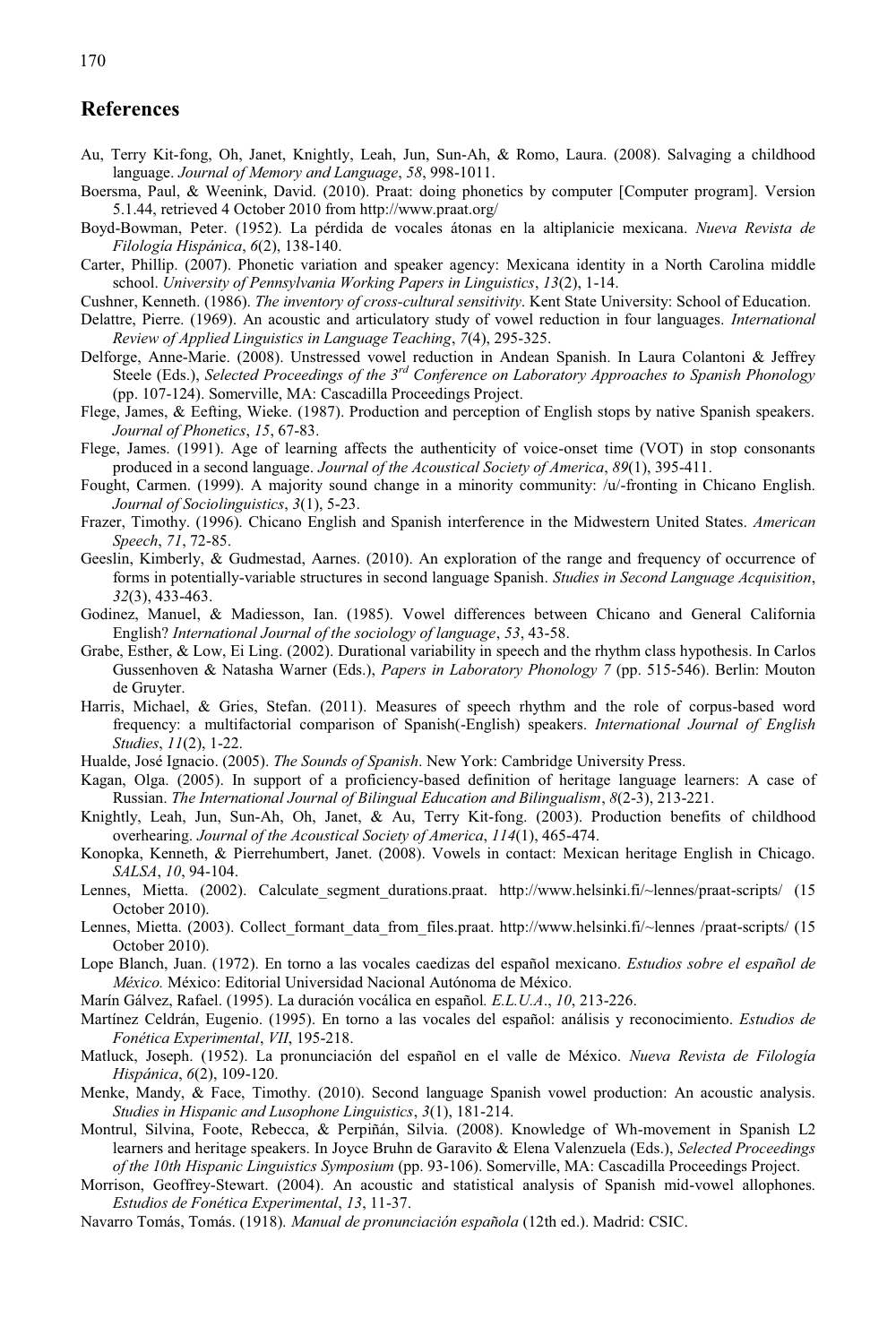- O'Rourke, Erin. (2010). Dialect differences and the bilingual vowel space in Peruvian Spanish. In Marta Ortega-Llebaria (Ed.), *Selected Proceedings of the 4th Conference on Laboratory Approaches to Spanish Phonology* (pp. 20-30). Somerville, MA: Cascadilla Proceedings Project.
- Oh, Janet, Jun, Sun-Ah, Knightly, Leah, & Au, Terry Kit-fong (2003). Holding on to childhood language memory. *Cognition*, *86*, B53-B64.
- Pike, Kenneth. (1945). *The intonation of American English*. Ann Arbor: University of Michigan Press.
- Potowski, Kim, Jegerski, Jill, & Morgan-Short, Kara. (2009). The effects of instruction on linguistic development in Spanish heritage language speakers. *Language Learning*, *59*(3), 537-579.
- Quilis, Antonio, & Esgueva, Manuel. (1983). Realización de los fonemas vocálicos españoles en posición fonética normal. In Manuel Esgueva & Margarita Cantarero (Eds.), *Estudios de fonética* (pp.159-251). Madrid: Consejo Superior de Investigaciones Científicas.
- Ramus, Franck, Nespor, Marina, & Mehler, Jacques. (1999). Correlates of linguistic rhythm in the speech signal. *Cognition*, *73*, 265-292.
- Rothman, Jason. (2007). Heritage speaker competence differences, language change, and input type: Inflected infinitives in Heritage Brazilian Portuguese. *International Journal of Bilingualism*, *11*(4), 359-389.
- Roeder, Rebecca. (2010a). Effects of consonantal context on the pronunciation of /æ/ in the English of speakers of Mexican heritage from south central Michigan. In Nancy Niedzielski & Dennis R. Preston (Eds.), *Studies in Sociophonetics* (pp. 71-89). Mouton de Gruyter.
- Roeder, Rebecca. (2010b). Northern Cities Mexican American English: Vowel production and perception. *American Speech*, *85*(2), 163-184.
- Servín, Edgar, & Rodríguez, Mario. (2001). Estructura formántica de las vocales del español de la ciudad de México. In Esther Herrera Zendejas (Ed.), *Temas de fonética instrumental* (pp. 39-58). México, D.F.: El Colegio de México, Centro de Estudios Lingüísticos y Literarios.
- Stevens, John. (2011). Vowel duration in second language Spanish vowels: Study abroad versus at-home learners. *Arizona Working Papers in SLA & Teaching*, *18*, 77-104.
- Thomas, Erik. (2001). An acoustic analysis of vowel variation in New World English. *Publication of the American Dialect Society*, *85.* Durham, NC: Duke University Press.
- Thomas, Erik & Carter, Phillip. (2006). Prosodic rhythm and African American English. *English World Wide*, *27*(3), 331–355.
- Valdés, Guadalupe. (2005). Bilingualism, heritage language learners, and SLA research: Opportunities lost or seized? *The Modern Language Journal*, *89*(3), 410-426.
- Valdés, Guadalupe, & Geoffrion-Vinci, Michelle. (1998). Chicano Spanish: The problem of the 'underdeveloped' code in bilingual repertories. *The Modern Language Journal, 82*, 473-501.
- Willis, Erik. (2005). An initial examination of Southwest Spanish vowels*. Southwest Journal of Lingusitics*, *24*, 185-198.
- Wolfram, Walt, Carter, Phillip, & Moriello, Beckie. (2004). Emerging Hispanic English: New dialect formation in the American South. *Journal of Sociolinguistics*, *8*(3), 339-358.